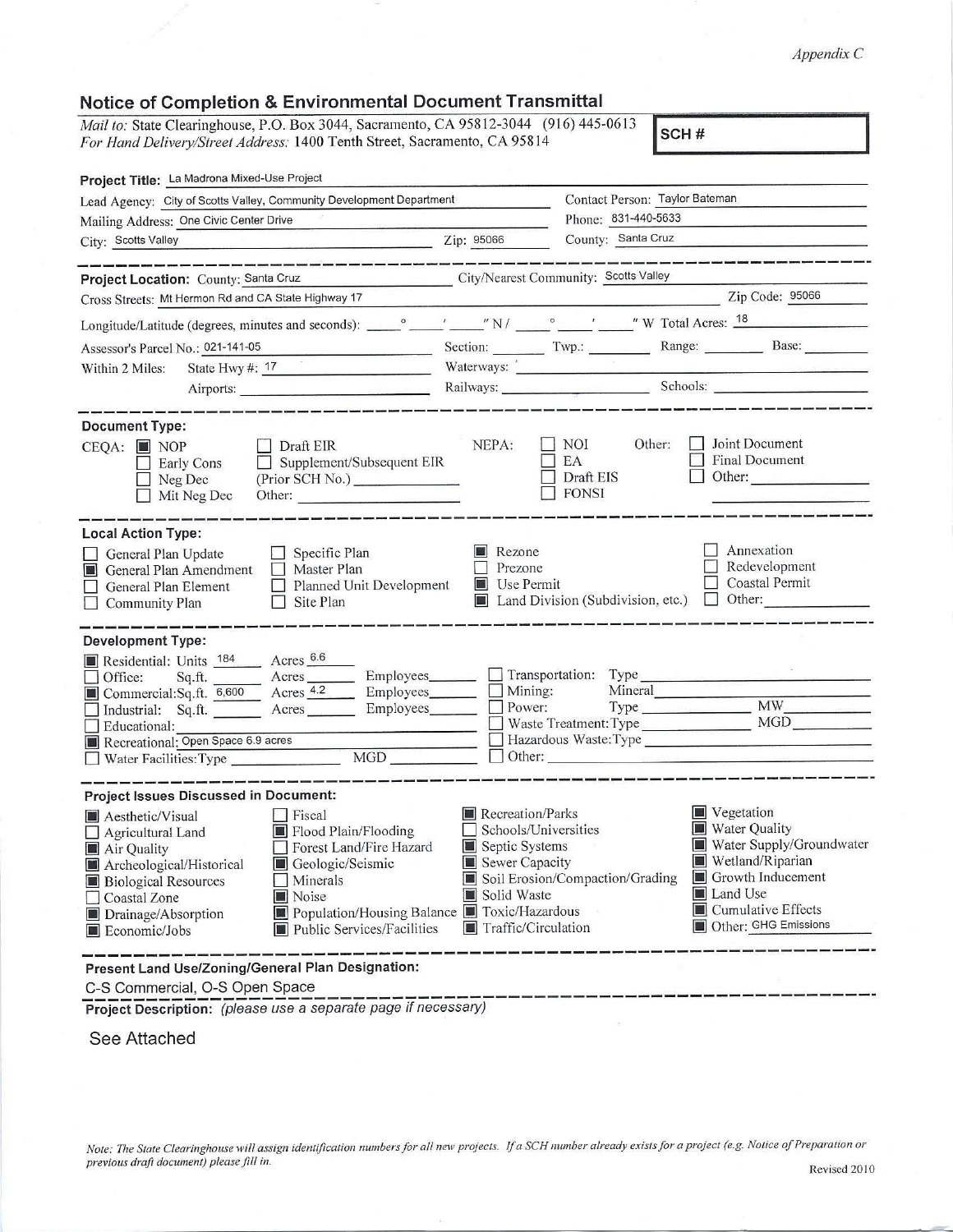## **Reviewing Agencies Checklist**

 $\pm$ 

-100

|                                              | If you have already sent your document to the agency please denote that with an "S".                    |   |                                                     |  |  |
|----------------------------------------------|---------------------------------------------------------------------------------------------------------|---|-----------------------------------------------------|--|--|
| X                                            | Air Resources Board                                                                                     |   | Office of Historic Preservation                     |  |  |
|                                              | Boating & Waterways, Department of                                                                      |   | Office of Public School Construction                |  |  |
| X                                            | California Emergency Management Agency                                                                  |   | Parks & Recreation, Department of                   |  |  |
|                                              | California Highway Patrol                                                                               |   | Pesticide Regulation, Department of                 |  |  |
|                                              | Caltrans District #                                                                                     |   | Public Utilities Commission                         |  |  |
|                                              | Caltrans Division of Aeronautics                                                                        | X | Regional WQCB #                                     |  |  |
|                                              | <b>Caltrans Planning</b>                                                                                |   | Resources Agency                                    |  |  |
|                                              | Central Valley Flood Protection Board                                                                   |   | Resources Recycling and Recovery, Department of     |  |  |
|                                              | Coachella Valley Mtns. Conservancy                                                                      |   | S.F. Bay Conservation & Development Comm.           |  |  |
| $\sim$                                       | <b>Coastal Commission</b>                                                                               |   | San Gabriel & Lower L.A. Rivers & Mtns. Conservancy |  |  |
| $\sim$                                       | Colorado River Board                                                                                    |   | San Joaquin River Conservancy                       |  |  |
|                                              | Conservation, Department of                                                                             |   | Santa Monica Mtns. Conservancy                      |  |  |
|                                              | Corrections, Department of                                                                              |   | <b>State Lands Commission</b>                       |  |  |
|                                              | <b>Delta Protection Commission</b>                                                                      |   | <b>SWRCB: Clean Water Grants</b>                    |  |  |
|                                              | Education, Department of                                                                                |   | <b>SWRCB: Water Quality</b>                         |  |  |
|                                              | <b>Energy Commission</b>                                                                                |   | <b>SWRCB: Water Rights</b>                          |  |  |
| X                                            | Fish & Game Region #                                                                                    |   | Tahoe Regional Planning Agency                      |  |  |
|                                              | Food & Agriculture, Department of                                                                       |   | Toxic Substances Control, Department of             |  |  |
|                                              | Forestry and Fire Protection, Department of                                                             | X | Water Resources, Department of                      |  |  |
|                                              | General Services, Department of                                                                         |   |                                                     |  |  |
|                                              | Health Services, Department of                                                                          |   |                                                     |  |  |
| $\times$                                     | Housing & Community Development                                                                         |   | Other:                                              |  |  |
| X                                            | Native American Heritage Commission                                                                     |   |                                                     |  |  |
|                                              | Local Public Review Period (to be filled in by lead agency)<br>Starting Date September 18, 2020         |   | Ending Date October 21, 2020                        |  |  |
|                                              | Lead Agency (Complete if applicable):                                                                   |   |                                                     |  |  |
| Consulting Firm: Kimley-Horn Associates      |                                                                                                         |   | Applicant: Le Garden House, LLC                     |  |  |
| Address: 824 Bay Avenue, Suite 10            |                                                                                                         |   | Address: 152 N 3rd St Suite 900                     |  |  |
| City/State/Zip: Capitola CA 95010            |                                                                                                         |   | City/State/Zip: San Jose CA 95112                   |  |  |
| Contact: Bill Wiseman<br>Phone: 831-316-1430 |                                                                                                         |   | Phone: 408-892-1896                                 |  |  |
|                                              |                                                                                                         |   |                                                     |  |  |
|                                              | Signature of Lead Agency Representative:                                                                |   | Date: September 18, 2020                            |  |  |
|                                              | Authority cited: Section 21083, Public Resources Code. Reference: Section 21161, Public Resources Code. |   |                                                     |  |  |

Lead Agencies may recommend State Clearinghouse distribution by marking agencies below with and **"X".** 

 $\ddot{\phantom{0}}$